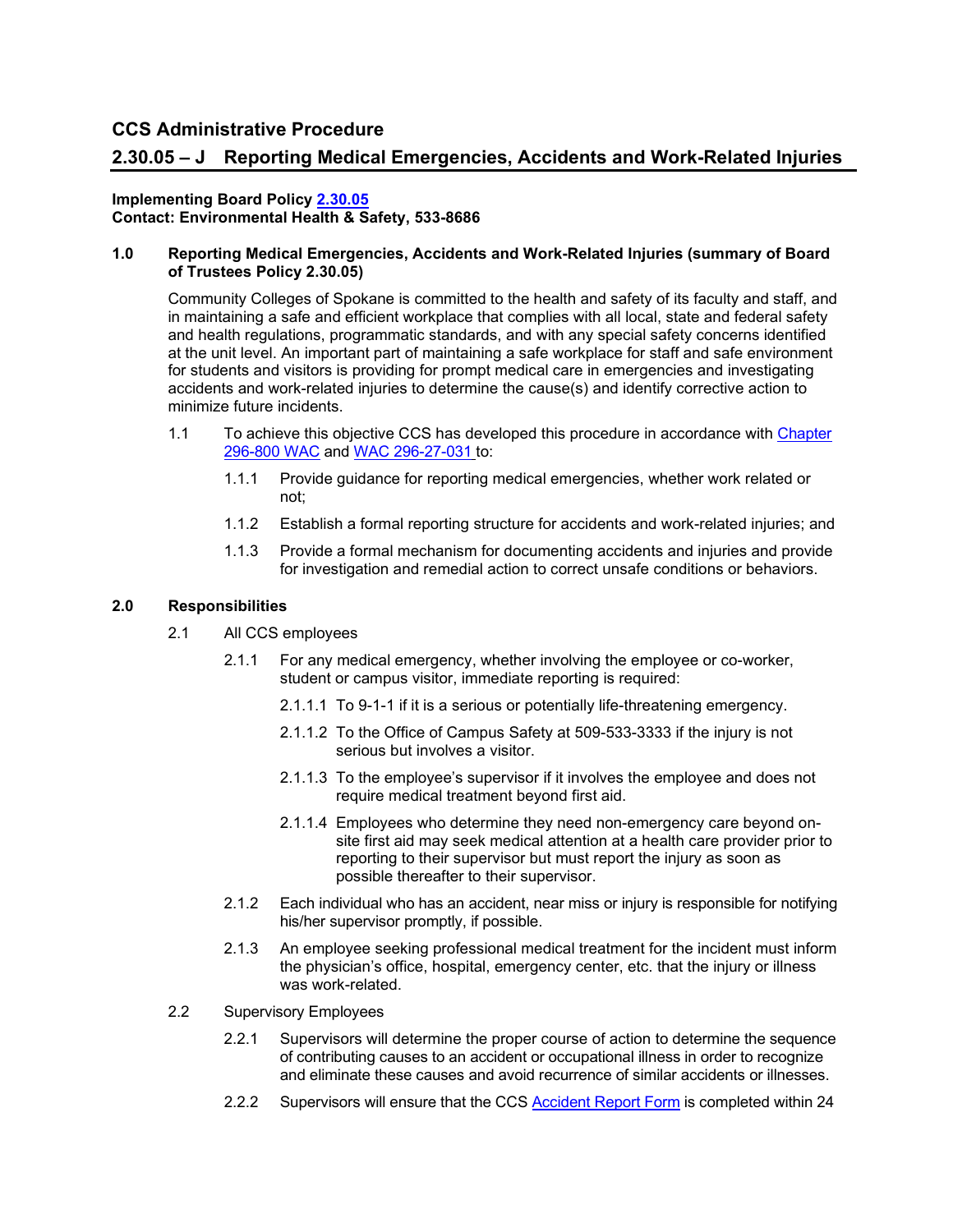hours.

- 2.2.3 In case of a serious injury that requires inpatient hospitalization or fatal accident, the Environmental Health and Safety (EH&S) Office and/or Human Resources Office (HRO) must be notified immediately.
- 2.2.4 Supervisors will participate as directed in investigating an incident/accident in conjunction with the EH&S office.
- 2.3 Environmental Health and Safety Officer
	- 2.3.1 The EH&S officer will investigate or direct the investigation of any incident/accident as appropriate.
	- 2.3.2 A determination will be made whether [a Work Order Request,](https://dlweb.megamation.com/spokanecc/DLWEB.php/O4W_INFO_PAGE) with recommendation for correction of any potential hazard(s), needs to be completed as a result of the investigation of an incident/accident.
	- 2.3.3 Per [WAC 296-27-031,](https://apps.leg.wa.gov/wac/default.aspx?cite=296-27-031) any work-related fatalities, inpatient hospitalizations, amputations and/or losses of an eye must be reported to the Washington State Department of Labor and Industries (L&I), Division of Occupational Safety and Health (DOSH) within eight hours. It is the responsibility of the EH&S officer or HRO to report these accidents to DOSH within a timely manner.
- 2.4 Human Resources Office
	- 2.4.1 Follow up on Workers' Compensation Claims and maintain records.
	- 2.4.2 Keep records of work-related injury or illness and related documents.
	- 2.4.3 Maintain the records of work-related accident/injury on Occupational Safety and Health Administration (OSHA) required forms.
	- 2.4.4 Maintain the medical follow-up records associated with work-related accident/injury.
	- 2.4.5 As defined by section 2.3.3 of this procedure, HRO will work closely with the EH&S office to notify DOSH of the reportable accidents.

# **3.0 Accident Reporting Process**

- 3.1.1 In order to determine the sequence of contributing causes to an accident or illness, all employees must promptly report an injury or illness, regardless of the degree of severity, to their supervisor as soon as possible.
	- 3.1.1.1 Whenever there is a medical emergency, accidental injury, work-related injury, incident or near miss, an **Accident Report form** must be completed by either the affected person, a witness to the incident, a supervisor or an employee.
	- 3.1.1.2 The Accident Report must be completed within 24 hours of the incident.
	- 3.1.1.3 The employee who sustains the work-related injury or illness must contact Human Resources to arrange for any required time off work. All paperwork involving a work-related injury and illness will be kept on file in the HRO.
	- 3.1.1.4 Injuries and illnesses that occur at off-campus sites, but during approved college activities and functions, should also be reported on the form.
	- 3.1.1.5 In case of a serious injury that requires inpatient hospitalization, the EH&S office must be notified immediately.
	- 3.1.1.6 In regard to accidents and medical emergencies involving a student or visitor, sections 3.1.1.1 to 3.1.1.3 of this procedure must be followed.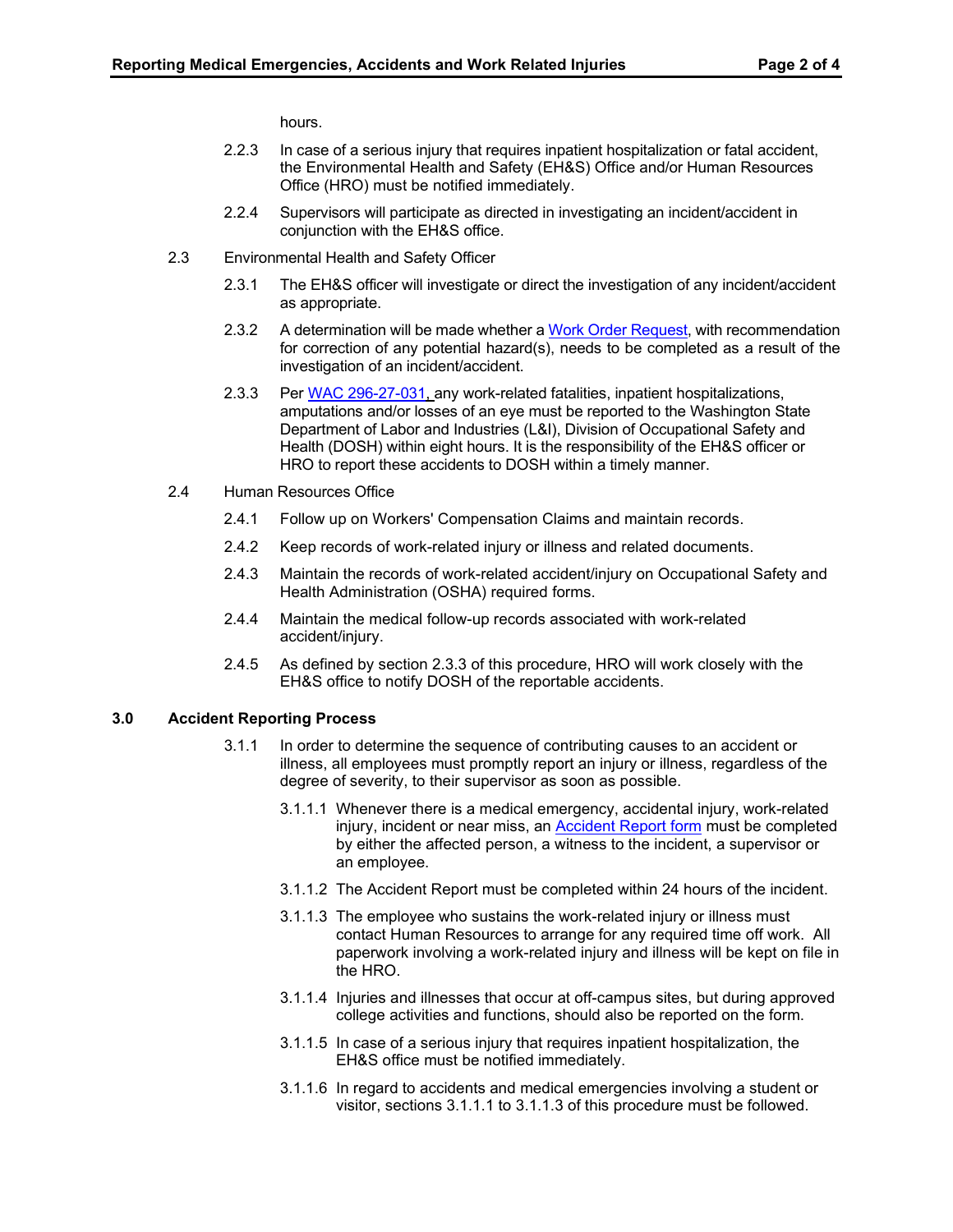# **4.0 Accident investigation**

- 4.1 Upon receipt of the completed Accident Report form, or verbal notification of a minor, near-miss or serious injury, it is the responsibility of the EH&S Office to determine whether further accident investigation is necessary, utilizing the CCS Investigation Report form. The EH&S officer conducts an investigation and may ask the building safety representative for assistance.
- 4.2 The accident investigation may or may not require completion of a [Work Order Request,](http://dlweb.megamation.com/spokanecc/DLWEB.php/O4W_WO_NEW) with recommendation for correction of any hazard(s) noted.
- 4.3 To conduct an investigation of a work-related accident resulting in certain types of injuries (i.e. fatalities, inpatient hospitalizations, amputations, and loss of an eye), the EH&S office and the department in which the accident occurred or Security or Facilities as appropriate if the accident occurred outside will coordinate the following:
	- 4.3.1 Ensure equipment involved in the work-related accident is not moved.
		- 4.3.1.1 The department or Security or Facilities as appropriate will not move the equipment until a representative of the Washington State Department of L&I investigates the incident and releases the equipment unless moving the equipment is necessary to:
			- o Remove any injured persons; and/or
			- o Prevent further incidents and injuries.
	- 4.3.2 The department or Security or Facilities as appropriate will assign individuals to assist the EH&S officer and the Department of L&I.
	- 4.3.3 The EH&S officer in conjunction with the department or Security or Facilities as appropriate will conduct a preliminary investigation for all serious injuries.
	- 4.3.4 The EH&S officer will document the preliminary investigation findings for use in any formal investigation.

### **5.0 Reporting fatalities, inpatient hospitalizations, amputations, and loss of eyes as the result of work-related incidents**

- 5.1 The EH&S office in conjunction with HRO will report to the DOSH within eight hours of a work-related incident that results in:
	- o A fatality; or
	- o An inpatient hospitalization of any employee.
- 5.2 According to [WAC 296-27-031-2,](https://apps.leg.wa.gov/wac/default.aspx?cite=296-27-031) the EH&S office or HRO "will report to DOSH within 24 hours of a work-related incident that results in either an amputation or the loss of an eye that does not require inpatient hospitalization."

### **NOTES**

- If the amputation or loss of an eye requires inpatient hospitalization, the eight-hour reporting requirement as defined by [WAC 296-27-031-1](http://apps.leg.wa.gov/wac/default.aspx?cite=296-27-031) must be followed.
- Inpatient hospitalization that involves only observation or diagnostic testing is not a reportable inpatient hospitalization.
- 5.3 The EH&S office or HRO must report the fatality, inpatient hospitalization, amputation or loss of an eye in the required time frame using one of the following methods:
	- 5.3.1 By telephone to the Washington State Department of Labor and Industries (L&I) toll-free telephone number, 1-800-4BE-SAFE (**1-800-423-7233**) or in person to the Division of Occupational Safety and Health (DOSH) office located nearest to the site of the incident;